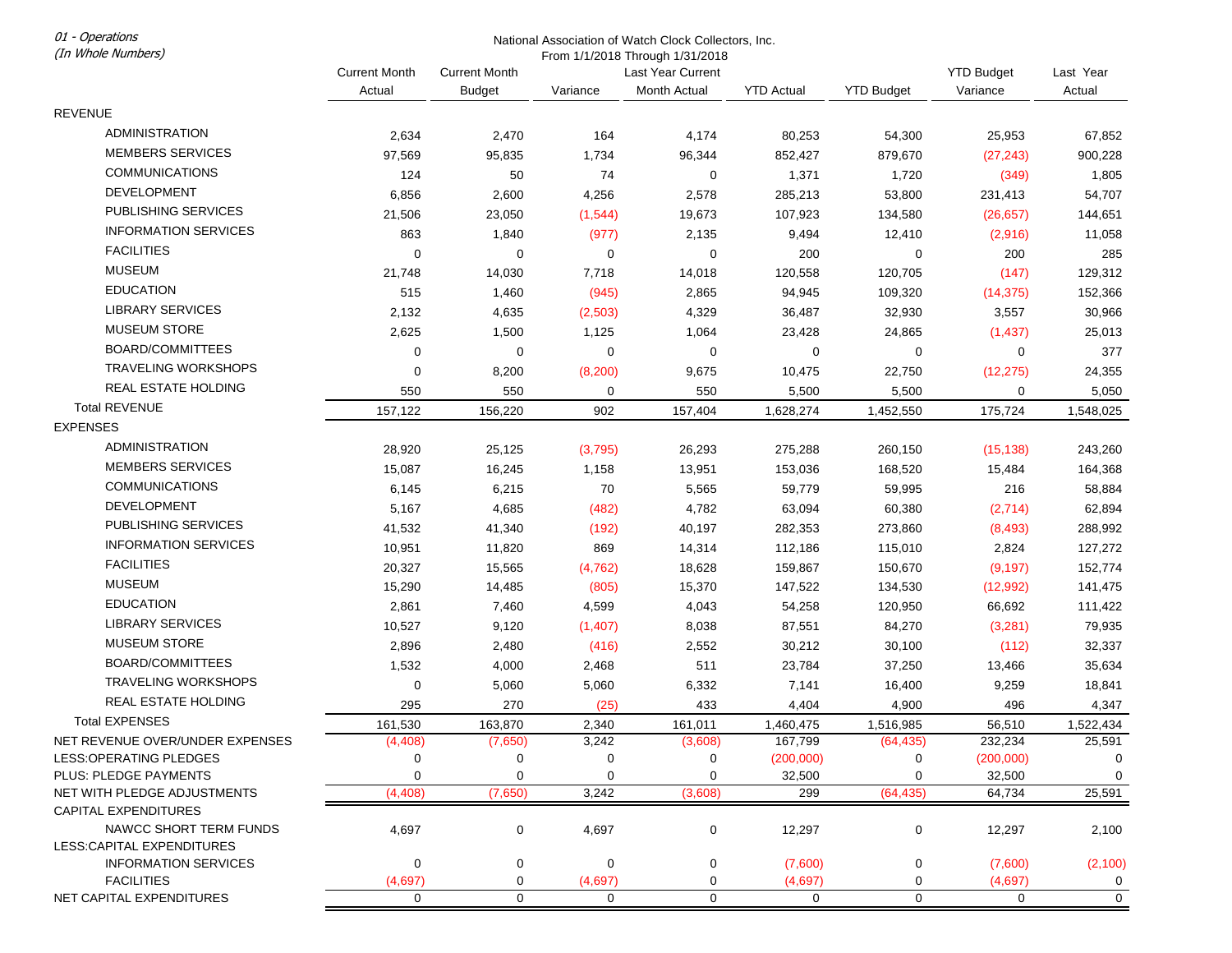02 - Temp Funds (In Whole Numbers)

## National Association of Watch Clock Collectors, Inc.

From 1/1/2018 Through 1/31/2018

|                                 | <b>Current Month</b><br>Actual | <b>Current Month</b> | Last Year Current |              |                   |                   | <b>YTD Budget</b> | Last Year   |
|---------------------------------|--------------------------------|----------------------|-------------------|--------------|-------------------|-------------------|-------------------|-------------|
|                                 |                                | <b>Budget</b>        | Variance          | Month Actual | <b>YTD Actual</b> | <b>YTD Budget</b> | Variance          | Actual      |
| <b>REVENUE</b>                  |                                |                      |                   |              |                   |                   |                   |             |
| <b>ADMINISTRATION</b>           | 111                            | 280                  | (169)             | 210          | 4,434             | 2,800             | 1,634             | 10,799      |
| <b>MEMBERS SERVICES</b>         | $\mathbf 0$                    | $\mathbf 0$          | $\Omega$          | $\Omega$     | $\mathbf 0$       | $\mathbf 0$       | 0                 | 200         |
| <b>DEVELOPMENT</b>              | (250)                          | 4,000                | (4,250)           | 0            | 6,250             | 17,600            | (11,350)          | 6,259       |
| PUBLISHING SERVICES             | 660                            | 0                    | 660               | $\Omega$     | 7,946             | 1,200             | 6,746             | $\mathbf 0$ |
| <b>FACILITIES</b>               | $\mathbf 0$                    | 0                    | $\mathbf 0$       | 525          | 115,500           | 0                 | 115,500           | 35,263      |
| <b>MUSEUM</b>                   | 4,977                          | 160                  | 4,817             | 64           | 31,312            | 1,600             | 29,712            | 20,940      |
| <b>EDUCATION</b>                | $\mathbf 0$                    | 0                    | $\mathbf 0$       | 0            | 12,500            | 2,000             | 10,500            | 12,566      |
| <b>LIBRARY SERVICES</b>         | 511                            | 900                  | (389)             | 202          | 8,155             | 8,900             | (745)             | 13,499      |
| BOARD/COMMITTEES                | 33,691                         | 80                   | 33,611            | 30           | 38,526            | 11,300            | 27,226            | 50,094      |
| <b>Total REVENUE</b>            | 39,700                         | 5,420                | 34,280            | 1,031        | 224,624           | 45,400            | 179,224           | 149,620     |
| <b>EXPENSES</b>                 |                                |                      |                   |              |                   |                   |                   |             |
| <b>ADMINISTRATION</b>           | 95                             | 120                  | 25                | 82           | 1,870             | 2,100             | 230               | 3,334       |
| <b>DEVELOPMENT</b>              | $\mathbf 0$                    | 1,500                | 1,500             | 0            | 2,462             | 41,100            | 38,638            | 6,257       |
| PUBLISHING SERVICES             | 1,444                          | 0                    | (1, 444)          | 0            | 3,899             | 1,100             | (2,799)           | 12          |
| <b>FACILITIES</b>               | $\Omega$                       | $\mathbf 0$          | $\Omega$          | $\Omega$     | 134               | $\mathbf 0$       | (134)             | $\mathbf 0$ |
| <b>MUSEUM</b>                   | 48                             | 60                   | 12                | 71           | 19,075            | 3,970             | (15, 105)         | 12,751      |
| <b>EDUCATION</b>                | $\Omega$                       | $\mathbf 0$          | $\Omega$          | 1,322        | 14,855            | 10,800            | (4,055)           | 2,226       |
| <b>LIBRARY SERVICES</b>         | 814                            | 1,015                | 201               | 35           | 9,087             | 9,840             | 753               | 6,077       |
| BOARD/COMMITTEES                | 53,445                         | 40                   | (53, 405)         | 21           | 53,497            | 8,320             | (45, 177)         | 43,924      |
| <b>Total EXPENSES</b>           | 55,845                         | 2,735                | (53, 110)         | 1,530        | 104,878           | 77,230            | (27, 648)         | 74,580      |
| NET REVENUE OVER/UNDER EXPENSES | (16, 145)                      | 2,685                | (18, 830)         | (499)        | 119,745           | (31, 830)         | 151,575           | 75,040      |
| <b>CAPITAL EXPENDITURES</b>     |                                |                      |                   |              |                   |                   |                   |             |
| TEMP RESTRICTED FUNDS           | 0                              | $\pmb{0}$            | 0                 | 925          | 24,876            | 0                 | 24,876            | 53,084      |
| LESS: CAPITAL EXPENDITURES      |                                |                      |                   |              |                   |                   |                   |             |
| <b>FACILITIES</b>               | 0                              | 0                    | 0                 | (925)        | (275)             | 0                 | (275)             | (53,084)    |
| <b>LIBRARY SERVICES</b>         | $\mathbf 0$                    | 0                    | 0                 | 0            | (24, 601)         | 0                 | (24, 601)         | 0           |
| NET CAPITAL EXPENDITURES        | $\Omega$                       | $\Omega$             | $\Omega$          | $\Omega$     | $\Omega$          | $\mathbf 0$       | $\Omega$          | $\mathbf 0$ |